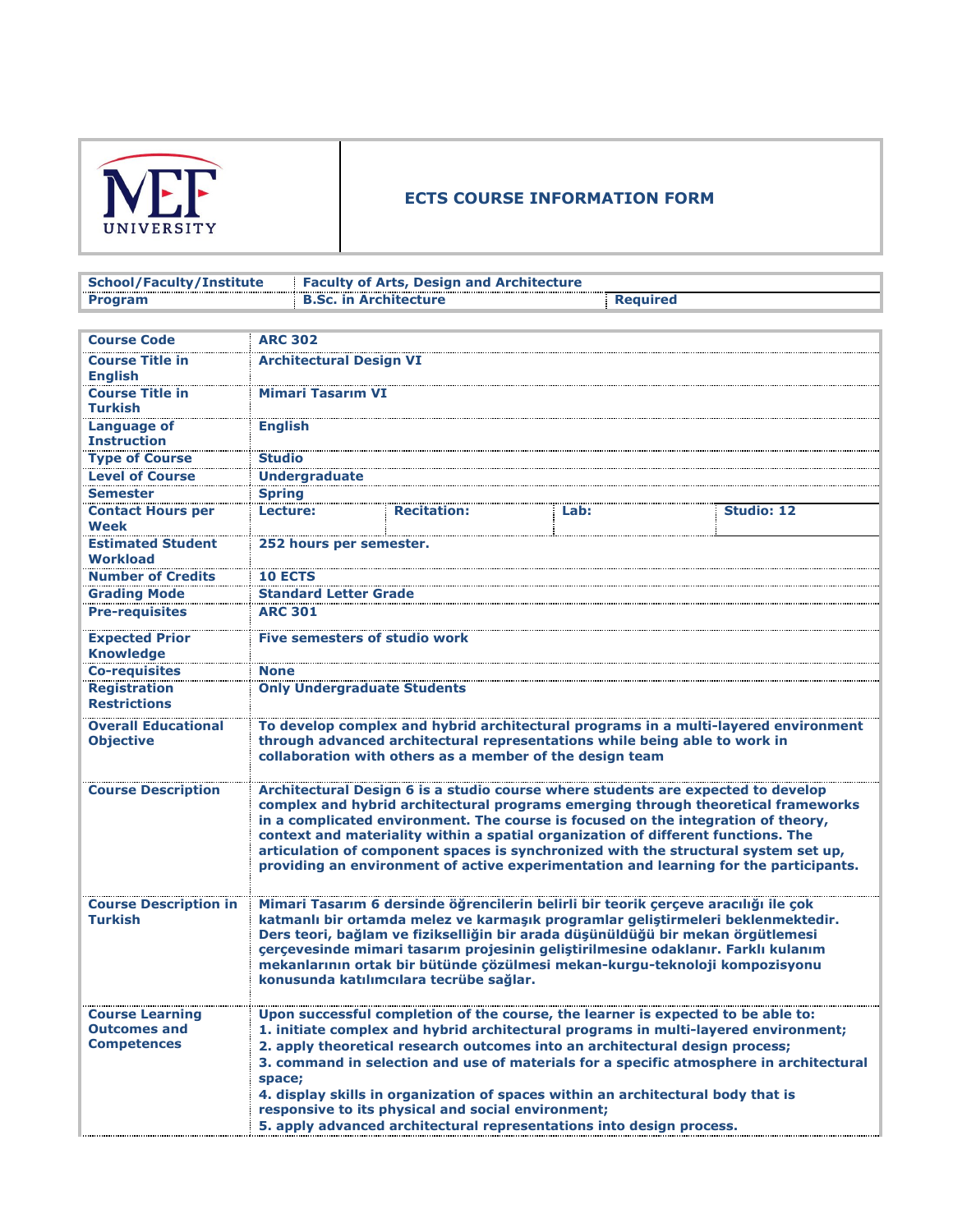| 6. engage in a design team.                                                                                                                                                                                                                                                                                  |                         |                                                   |
|--------------------------------------------------------------------------------------------------------------------------------------------------------------------------------------------------------------------------------------------------------------------------------------------------------------|-------------------------|---------------------------------------------------|
| <b>Relation to Program Outcomes and Competences:</b><br><b>S=Supportive</b><br>$N = None$                                                                                                                                                                                                                    | <b>H=Highly Related</b> |                                                   |
|                                                                                                                                                                                                                                                                                                              |                         |                                                   |
| <b>Program Outcomes and Competences</b>                                                                                                                                                                                                                                                                      | Level<br>N/S/H          | <b>Assessed by</b><br>Reviews, HW,<br>Assignment. |
| 1. Ability to read, write and speak effectively in Turkish and English, equivalent<br>to a B2 European Language Passport Level in English.                                                                                                                                                                   | $\mathbf s$             |                                                   |
| 2. Ability to question and interpret ideas considering diverse points of view;<br>gather and use data, develop concepts related to people, places and the<br>environment, and make individual decisions.                                                                                                     | н                       |                                                   |
| 3. Ability to use appropriate graphical methods including freehand and digital<br>drawing techniques, (ECDL advanced) in order to develop ideas in addition to<br>communicate the process of design.                                                                                                         | н                       |                                                   |
| 4. Ability to use fundamental principles of architectural design considering the<br>place, climate, people, society as factors, and simultaneously express present<br>principles in relevant precedents.                                                                                                     | н                       | Project,<br>Assignment                            |
| 5. Understanding of architectural principles belonging to global and local cultures<br>shaped by the climatic, technological, socioeconomic, cultural factors, in addition<br>to principles of historic preservation while developing architectural and urban<br>design projects.                            | S                       |                                                   |
| 6. Understanding the theories and methods used to describe the relationship<br>between human behavior and physical environment; and concurrently<br>understanding different needs, values, behavioral norms, social and spatial<br>patterns of different cultures.                                           | н                       | Project,<br>Assignment                            |
| 7. Ability to apply various stages of design processes considering the client and<br>user needs, which include space and equipment requirements besides site<br>conditions and relevant laws and standards.                                                                                                  | $\mathbf{s}$            |                                                   |
| 8. Understanding the role of applied research in determining function, form and<br>systems and their impact on human conditions and behavior.                                                                                                                                                                | н                       |                                                   |
| 9. Understanding of the basic principles of static and dynamic structural<br>behavior that withstand gravity and lateral forces, in addition to the evolution<br>and applications of structural systems.                                                                                                     | S                       | Project,<br>Assignment                            |
| 10. Ability to apply the principles of sustainability in architectural and urban<br>design projects that aim to preserve the natural and historic resources and<br>provide healthful environments.                                                                                                           | H                       |                                                   |
| 11. Ability to apply the fundamental principles of building and safety systems<br>such as mechanical, electrical, fire prevention, vertical circulation additionally to<br>principles of accessibility into the design of buildings.                                                                         | $\mathbf{s}$            |                                                   |
| 12. Understanding the basic principles in the selection of materials, products,<br>components and assemblies, based on their characteristics together with their<br>performance, including their environmental impact and reuse possibilities.                                                               | н                       | Project,<br>Assignment                            |
| 13. Ability to produce a comprehensive architectural project from the schematic<br>design phase to design development phase, while integrating structural systems,<br>life safety and sustainability principles.                                                                                             | $\mathbf s$             |                                                   |
| 14. Understanding the principles of environmental systems such as energy<br>preservation, active and passive heating and cooling systems, air quality, solar<br>orientation, day lighting and artificial illumination, and acoustics; in addition to<br>the use of appropriate performance assessment tools. | S                       |                                                   |
| 15. Ability to choose appropriate materials, products and components in the<br>implementation of design building envelope systems.                                                                                                                                                                           | н                       | Project,<br>Assignment                            |
| 16. Ability to understand the principles and concepts of different fields in<br>multidisciplinary design processes and the ability to work in collaboration with<br>others as a member of the design team.                                                                                                   | н                       |                                                   |
| 17. Understanding the responsibility of the architect to organize and lead design<br>and construction processes considering the environmental, social and aesthetic<br>issues of the society.                                                                                                                | н                       |                                                   |
| 18. Ability to understand the ethical issues involved in the design and<br>construction of buildings and provide services for the benefit of the society. In                                                                                                                                                 | н                       |                                                   |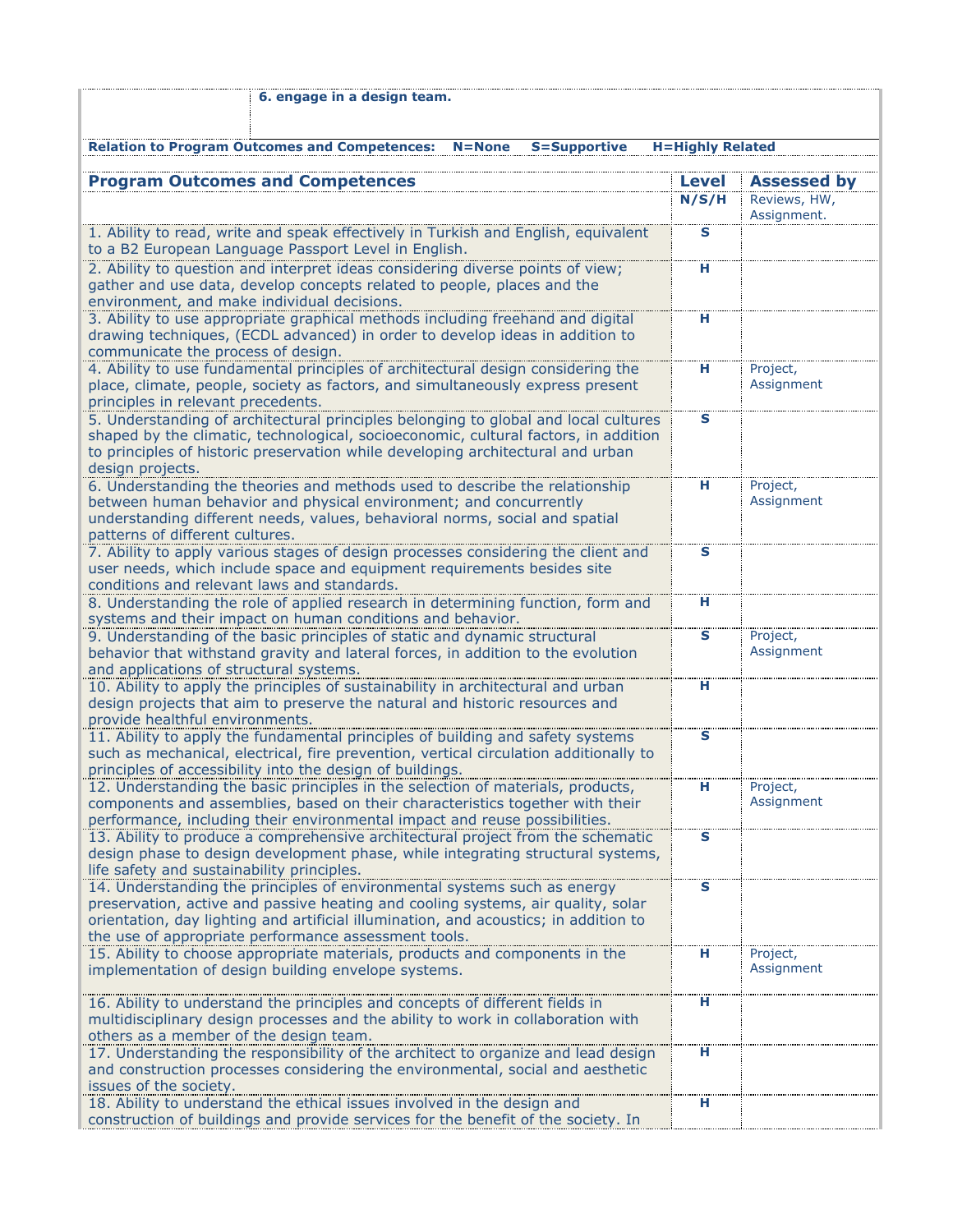|                                                   |                             | addition to the ability to act with social responsibility in global and local scales          |   |  |
|---------------------------------------------------|-----------------------------|-----------------------------------------------------------------------------------------------|---|--|
| that contribute to the wel- being of the society. |                             | 19. Understanding the methods for competing for commissions, selecting                        | N |  |
|                                                   |                             | consultants and assembling teams, recommending project delivery methods,                      |   |  |
|                                                   |                             | which involve financial management and business planning, time management,                    |   |  |
| risk management, mediation and arbitration.       |                             |                                                                                               |   |  |
|                                                   |                             |                                                                                               |   |  |
|                                                   |                             |                                                                                               |   |  |
|                                                   |                             |                                                                                               |   |  |
|                                                   |                             |                                                                                               |   |  |
| <b>Prepared by and Date</b>                       |                             | <b>Trem Korkmaz 09.03.2020</b>                                                                |   |  |
|                                                   |                             |                                                                                               |   |  |
| Semester                                          | <b>Spring 2019-2020</b>     |                                                                                               |   |  |
|                                                   |                             |                                                                                               |   |  |
| <b>Name of Instructor</b>                         | Dr. Kürşad Özdemir          |                                                                                               |   |  |
|                                                   | <b>Week</b>                 |                                                                                               |   |  |
| <b>Course Contents</b>                            | 1.                          | <b>Topic</b><br><b>Introduction</b>                                                           |   |  |
|                                                   |                             | Site Seeing, potentials of the sites, photos, documentation                                   |   |  |
|                                                   | 2.                          | <b>Group Work/Research on Subject</b>                                                         |   |  |
|                                                   | з.                          | <b>Group Work/Research on Subject</b>                                                         |   |  |
|                                                   |                             | <b>Group Presentations and Submission</b>                                                     |   |  |
|                                                   | 4.                          | <b>Building Program &amp; Concept</b>                                                         |   |  |
|                                                   | 5.                          | <b>Building Program &amp; Concept</b>                                                         |   |  |
|                                                   | 6.                          | <b>Building Program &amp; Concept</b>                                                         |   |  |
|                                                   |                             | <b>Mid-Term Reviews</b>                                                                       |   |  |
|                                                   | 7.                          | <b>Progress</b>                                                                               |   |  |
|                                                   | 8.                          | <b>Progress</b>                                                                               |   |  |
|                                                   | 9.                          | <b>Progress</b>                                                                               |   |  |
|                                                   | 10.                         | <b>Progress</b>                                                                               |   |  |
|                                                   | 11.                         | <b>Progress</b>                                                                               |   |  |
|                                                   |                             | <b>Mid-Term Reviews</b>                                                                       |   |  |
|                                                   | 12.                         | <b>Progress</b>                                                                               |   |  |
|                                                   | 13.                         | <b>Progress-Modelling Feedback</b>                                                            |   |  |
|                                                   | 14.                         | <b>Final Tuning (Modelling, Layouts)</b>                                                      |   |  |
|                                                   |                             | <b>Preliminary Submission</b>                                                                 |   |  |
|                                                   | 15.<br>16.                  | <b>Final Assessment</b>                                                                       |   |  |
| <b>Required/Recommen</b>                          | <b>Recommended Reading:</b> | <b>Final Assessment</b>                                                                       |   |  |
| ded                                               |                             |                                                                                               |   |  |
| <b>Readings</b>                                   |                             | Ito, T., (1978) Twenty-First Century Curtains Theory of Fluid Architecture, in Tarzans in the |   |  |
|                                                   |                             | Media Forest, pp. 72-80, AA Publications.                                                     |   |  |
|                                                   |                             | Ito, T., (1978) Sendai Mediatheque is a new Dom-ino System, in Tarzans in the Media Forest,   |   |  |
|                                                   |                             | pp. 136-140, AA Publications.                                                                 |   |  |
|                                                   |                             | Pallasmaa, J. (2012) Newness, Tradition and Identity: Existential Content and Meaning in      |   |  |
|                                                   |                             | Architecture, AD Magazine, 2012 May.                                                          |   |  |
|                                                   |                             | Picon, A. (2012) The Crisis of Scale and Tectonics, Digital Culture in Architecture an        |   |  |
|                                                   |                             | Introduction, pp.124-133, Birkauser.                                                          |   |  |
|                                                   |                             | Sekler, E. (1965) Structure, Construction and Tectonics                                       |   |  |
|                                                   |                             | https://610f13.files.wordpress.com/2013/10/sekler_structure-construction-tectonics.pdf        |   |  |
|                                                   |                             |                                                                                               |   |  |
| <b>Teaching Methods</b>                           | work.                       | The course follows the 'Flipped classroom' model, with the in-class studies and studio        |   |  |
|                                                   |                             | Each Friday at the end of the class students are expected to upload their weekly              |   |  |
|                                                   |                             | productions to the shared folder.                                                             |   |  |
| <b>Homework and</b>                               |                             | 1 Group, 1 Individual Presentation, 2 Reviews and 1 Final Review.                             |   |  |
| <b>Projects</b>                                   |                             |                                                                                               |   |  |
| <b>Laboratory Work</b>                            |                             |                                                                                               |   |  |
| <b>Computer Use</b>                               | Yes                         |                                                                                               |   |  |
| <b>Other Activities</b>                           | <b>Field Trips</b>          |                                                                                               |   |  |